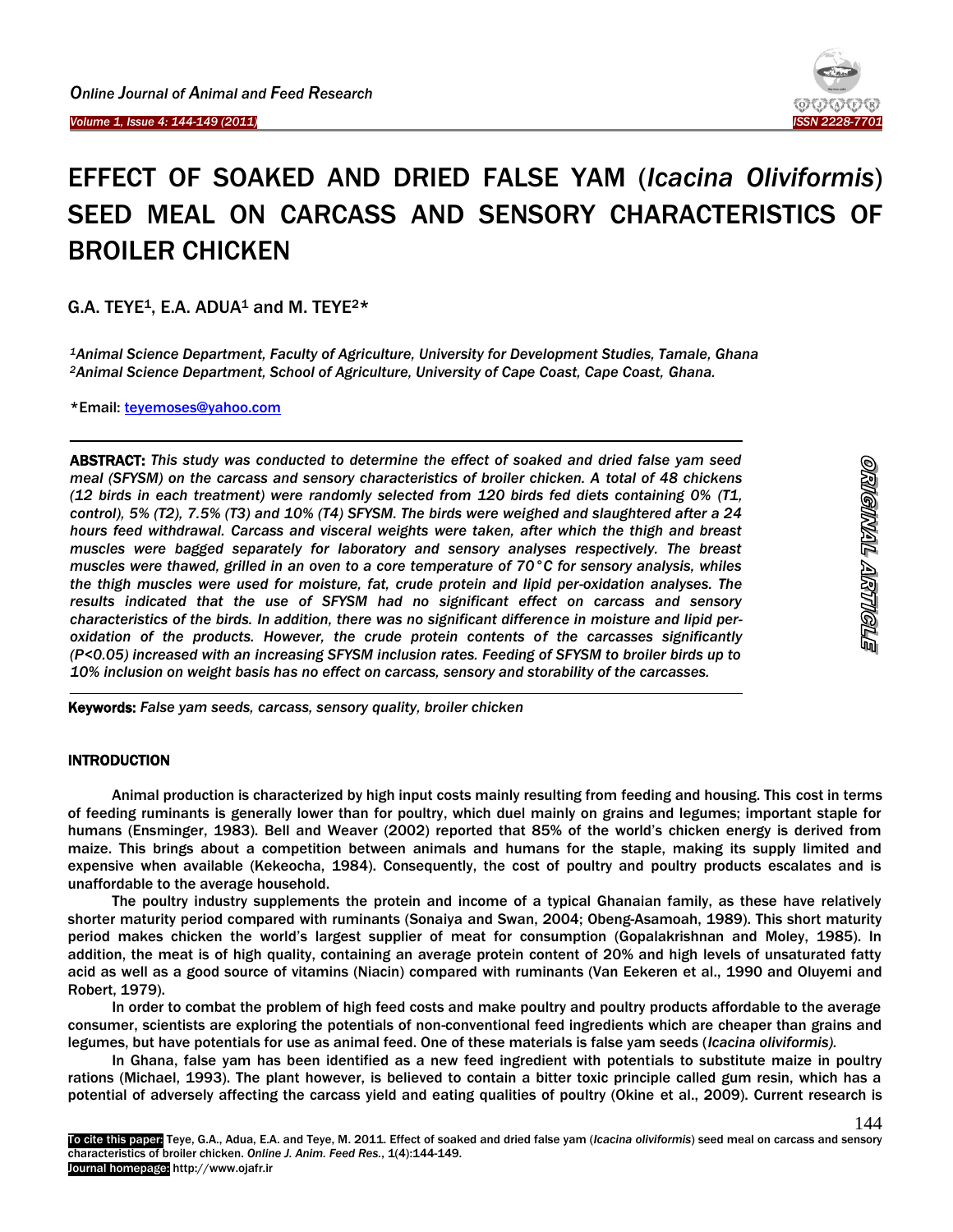employing soaking of the seeds, as a means of reducing the concentration of the gum resin in the seeds. According to Teye et al. (2006) the carcass quality of livestock is affected by the type of feed given and the inclusion levels of the various feed ingredients.

This research was therefore aimed at determining the effect of soaked and dried false yam seed meal on carcass and sensory characteristics of broiler chicken.

## MATERIALS AND METHODS

The experiment was conducted at the Meat Processing Unit and Laboratories of the University for Development Studies, Tamale.

#### Experimental birds

A total of forty-eight (48) broilers (Cobb-500) of eight weeks old with a sex ratio of 1:1 were selected from 120 birds. Twelve birds were selected randomly from four groups of birds raised on rations in which maize was substituted with soaked false yam seed meal (SFYSM) at levels of 0% (T1), 5% (T2), 7.5% (T3) and 10% (T4) inclusions.

#### Slaughtering of birds

Each bird was weighed (live weight) with an electronic scale (Sartorius, CP 245S) after a 24-hour feed withdrawal, and tagged to differentiate them. The birds were then stuck with a sharp knife to cut the jugular veins and allowed to bleed for approximately 60 seconds, after which they were scalded in warm water (60 $^{\circ}$ C). The feathers were plucked manually and head and shanks removed. An incision was then made around the vent to remove the viscera. The hot carcass weight was then taken.

## Carcass yield

The viscera were separated into intestines, gizzard, liver and spleen. The dressed carcass was chilled for 24 hours and cold weight taken. Primal cuttings were made from the chilled carcass and weighed. The breast and thigh muscles were bagged, stored and used for sensory and laboratory analyses respectively.

#### Sensory analysis

A total of fifteen (15) panelists, comprising staff and students were randomly selected and trained according to the British Standard Institution (BSI, 1993) guidelines to evaluate the products. Sensory evaluation was carried out on the 1, 7 and 14 days of freezer storage. The breast muscles were thawed and grilled to a core temperature of 70°C in an electric oven (Turbofan, Blue seal, UK). The products were sliced into uniform sizes (about 2cm) and wrapped with coded aluminum foils and presented to the panelists. Each panelist was provided with water and pieces of bread to serve as neutralizers between the products.

A five-point category scale was used to evaluate the sensory characteristics of the products as follows: Color: very light (1), light (2), intermediate (3), Dark (4), very Dark (5) Off-odor: very weak (1), weak (2), intermediate (3), strong (4), very strong (5) Juiciness: very juicy (1), juicy (2), intermediate (3), dry (4), very dry (5) **Tenderness:** very tender  $(1)$ , tender  $(2)$ , intermediate  $(3)$ , tough  $(4)$ , very tough  $(5)$ **Chicken flavor:** very weak  $(1)$ , weak  $(2)$ , moderate  $(3)$ , strong  $(4)$ , very strong  $(5)$ Flavor-liking: like very much (1), like (2), intermediate (3), dislike (4), dislike very much (5)

#### Proximate and Peroxide values (POV) of the meats

Thigh muscles were used to determine the nutritional composition and lipid per-oxidation according to the methods of the AOAC (1999).

#### Statistical Analysis

Data obtained were analyzed using the General Linear Model (GLM) of Analysis of Variance (ANOVA) of the Minitab Statistical Package, version 15 (MINITAB, 2007).

#### RESULTS AND DISCUSSION

#### Carcass characteristics of birds

The weights of the carcass and primal cuttings of the birds are presented in Table 1. The results showed no significant difference in carcass characteristics of the birds. The dressing percentage ranged between 75.64 and 77.10 percent. This result is not different from the findings of Taylor and Field (1998), who reported a dressing percentage of

145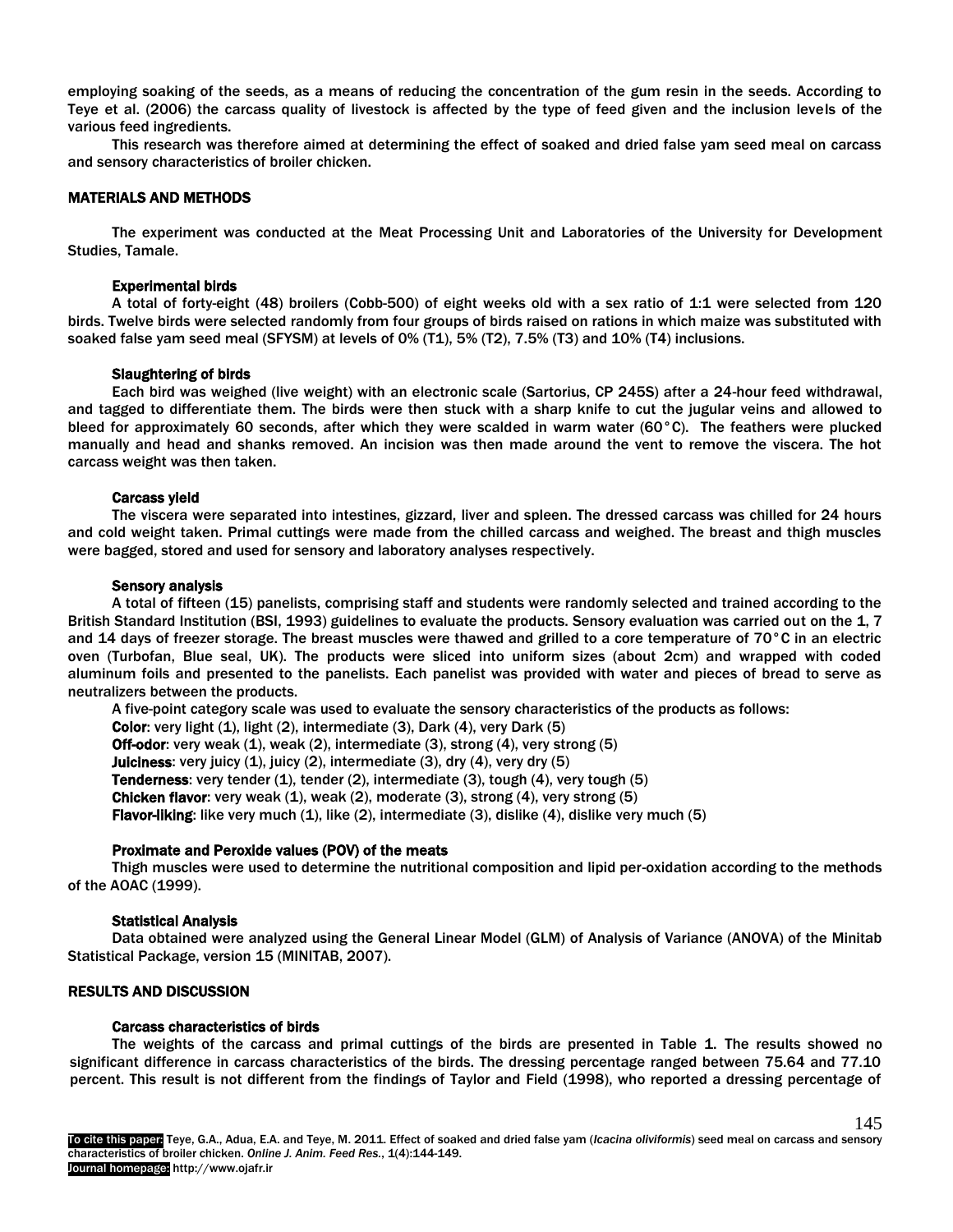78% in commercial broilers. The weights of the drumstick, thigh, wings and breast muscles did not vary between treatments (Table 1).

Anti-nutritive factors in feedstuffs are poorly digestible, inhibit protein digestion, depress growth and are capable of increasing the incidence of skeletal disorders in birds (Saif, 2003). According to Cooke and Maduagwu (1985), soaking enables the movement of soluble cyanide into solution in cassava roots. Coffie (2011) reported a reduction in weights of carcass parameters, when raw false ram seed meal was used in broiler rations. It therefore implies that most of the soluble toxins in the false yam seeds were removed by the soaking method of processing.

| Table 1 - Effect of SFYSM on carcass characteristics and primal cuttings of broiler chicken |       |                |       |       |            |      |  |
|---------------------------------------------------------------------------------------------|-------|----------------|-------|-------|------------|------|--|
| <b>Parameter</b>                                                                            | T1    | T <sub>2</sub> | T3    | T4    | <b>SED</b> | Sig. |  |
| Dressing %                                                                                  | 77.00 | 77.10          | 75.97 | 75.64 | 6.81       | ns   |  |
| Cold weight                                                                                 | 1737  | 1792           | 1661  | 1642  | 185.45     | ns   |  |
| Drum stick                                                                                  | 231   | 249            | 229.3 | 232.8 | 30.44      | ns   |  |
| Wings                                                                                       | 196.2 | 203.0          | 187.0 | 185.3 | 19.93      | ns   |  |
| <b>Thigh</b>                                                                                | 495.2 | 534.3          | 479.5 | 472.0 | 56.89      | ns   |  |
| <b>Breast</b>                                                                               | 713.3 | 739.2          | 645.0 | 659.0 | 93.23      | ns   |  |
| <b>Shank</b>                                                                                | 45.32 | 47.91          | 43.91 | 42.82 | 9.30       | ns   |  |
| Head                                                                                        | 52.81 | 57.23          | 54.99 | 55.62 | 6.14       | ns   |  |
| <b>Whole intestine</b>                                                                      | 83.53 | 82.63          | 83.88 | 82.05 | 5.62       | ns   |  |
| Whole gizzard                                                                               | 51.88 | 57.31          | 55.75 | 56.23 | 7.42       | ns   |  |
| Empty gizzard                                                                               | 37.79 | 40.25          | 38.28 | 40.93 | 5.16       | ns   |  |
| <b>Spleen</b>                                                                               | 1.89  | 2.74           | 2.16  | 1.90  | 0.53       | ns   |  |
| Liver                                                                                       | 30.31 | 33.52          | 3.53  | 31.94 | 5.21       | ns   |  |
| Sig= significance; ns= no significance; SED= standard error of difference                   |       |                |       |       |            |      |  |

#### Sensory characteristics of the chicken

The meat was offered to the panelists for sensory evaluation, and the results are presented in Table 2. The SFYSM had no significant effect (P > 0.05) on the eating qualities of the experimental chicken (Table 2).

Sensory characteristics of meat are very important factors consumers consider when buying meat and meat products. Color is a major indicator of quality of meat, as the appearance influences consumer acceptance (Van Oeckel et al., 1999; Bell and Weaver, 2002). Odor and flavor are other important parameters consumers consider when buying meat (Omojola and Adesehinwa, 2007). When these qualities appear different from those of the traditional chicken, the products are likely to be rejected by the consumers.

Since the SFYSM-fed chicken had similar sensory characteristics as those fed the traditional chicken diet, means consumers would not detect differences in the sensory parameters, hence readily accept such meats.

#### Proximate composition of the meat

The moisture, crude protein and fat contents of the carcasses are presented in Table 3. The moisture content of the chicken was not affected by the diets (Table 3). The crude protein contents of the meats were however, significantly increased (P<0.05) in birds fed the SFYSM diet, compared with the control birds. The crude protein contents of the carcasses increased with increasing SFYSM inclusion (Table 3).

Higher crude protein in diets is advantageous to the consumer. This is because proteins are required in higher levels in growing children and also for productive functions such as pregnancy and lactation, because of increased output of proteins in the products of conception and in milk (Pond et al., 1995). Therefore, with higher crude protein levels in the chicken, a small quantity would be required by consumers to meet their nutrient requirement, hence reduce expenditure on meat, as well as satisfy health concerns associated with excessive meat consumption.

The fat content in the chicken ranged between 5.31 and 10.08% of the fresh chicken with T2 being the least and significantly different from the rest of the treatments. These however, fall within the range of 6.9 - 12% reported by Panda (1995) in chicken. Consumption of high levels of saturated fats has been associated with high incidence of coronary heart diseases in humans (Mike and Floyd, 1999). Several health organizations including the World Health Organization (WHO, 1990) therefore recommend a reduced dietary fat intake. Since the use of SFYSM did not cause a significant increase in the fat content of the meat, it is an indication that the consumption of such meats will not pose health threats to consumers.

#### Peroxide value of products

To cite this paper: Teye, G.A., Adua, E.A. and Teye, M. 2011. Effect of soaked and dried false yam (*Icacina oliviformis*) seed meal on carcass and sensory characteristics of broiler chicken. *Online J. Anim. Feed Res.*, 1(4):144-149. Journal homepage: http://www.ojafr.ir 146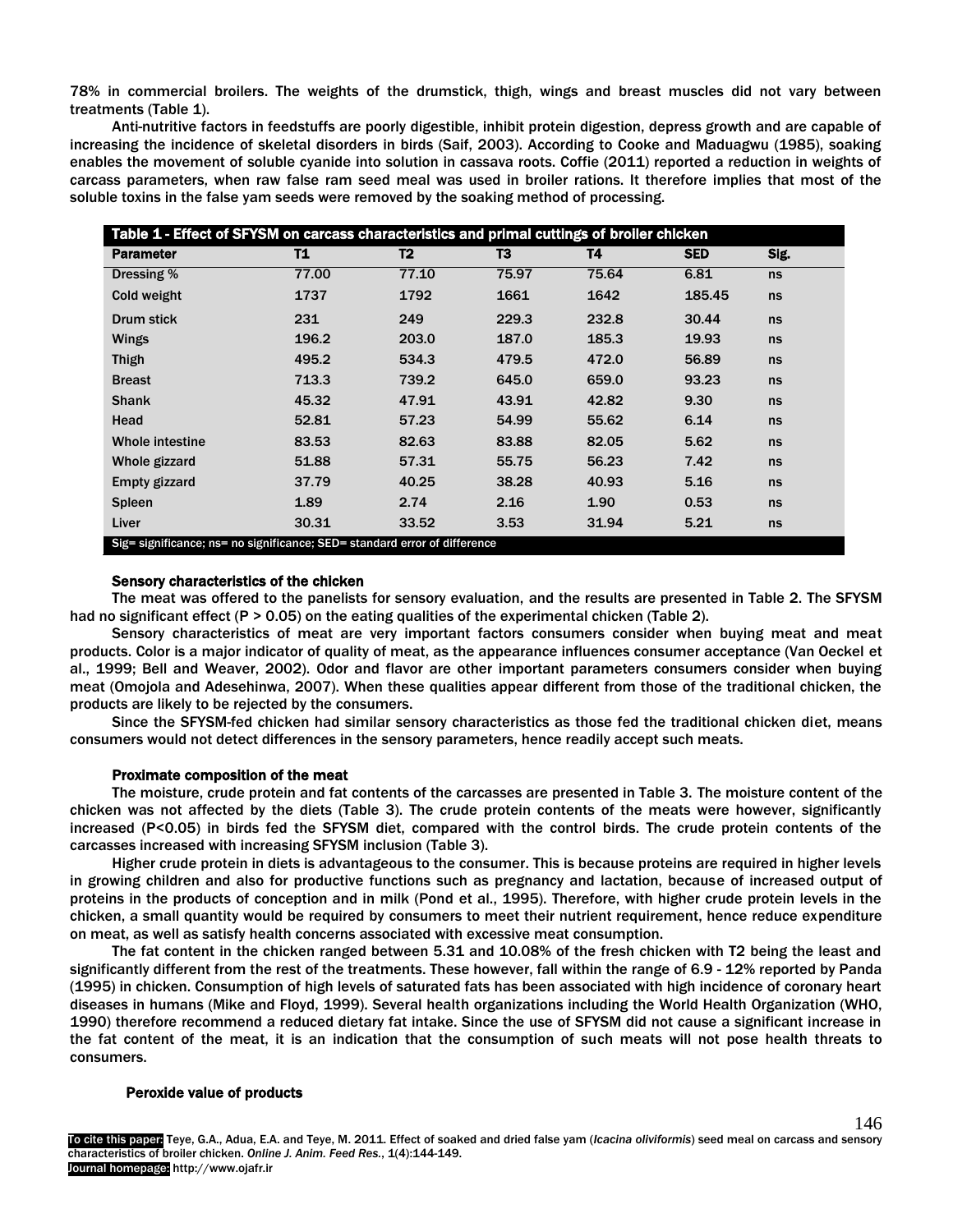Lipid per-oxidation in the products was determined on the 15<sup>th</sup> day of storage to determine the effect SFYSM on lipid per-oxidation in the products. The results are presented in Figure 1. The peroxide values of the products ranged between 1.45 and 1.78 mill equivalent of oxygen per kg product. These values are significantly lower than 25millequivalent of active  $O_2/kg$ , which is considered as the limit of acceptability in fatty foods (Narasimhan et al., 1986).

| Table 2 - Sensory characteristics of broilers fed SFYSM                   |                                 |                |                |      |      |            |      |
|---------------------------------------------------------------------------|---------------------------------|----------------|----------------|------|------|------------|------|
| Storage period (days)                                                     | <b>Parameter</b>                | T <sub>1</sub> | T <sub>2</sub> | T3   | T4   | <b>SED</b> | Sig. |
| 1                                                                         | Color                           | 2.07           | 1.80           | 1.53 | 1.80 | 0.51       | ns   |
|                                                                           | Off-odor                        | 2.47           | 2.53           | 2.40 | 2.40 | 0.79       | ns   |
|                                                                           | <b>Juiciness</b>                | 3.13           | 3.07           | 2.93 | 3.00 | 0.63       | ns   |
|                                                                           | <b>Tenderness</b>               | 3.33           | 3.13           | 2.87 | 2.73 | 0.69       | ns   |
|                                                                           | <b>Chicken flavor intensity</b> | 2.60           | 2.73           | 2.67 | 2.73 | 0.55       | ns   |
|                                                                           | <b>Flavor liking</b>            | 2.47           | 2.40           | 2.07 | 2.33 | 0.53       | ns   |
| 7                                                                         | Color                           | 2.53           | 2.33           | 2.40 | 2.73 | 0.61       | ns   |
|                                                                           | Off-odor                        | 2.40           | 2.53           | 2.53 | 2.53 | 0.93       | ns   |
|                                                                           | <b>Juiciness</b>                | 2.60           | 2.87           | 2.57 | 3.13 | 0.58       | ns   |
|                                                                           | <b>Tenderness</b>               | 2.80           | 2.47           | 2.67 | 2.60 | 0.62       | ns   |
|                                                                           | <b>Chicken flavor intensity</b> | 2.47           | 2.87           | 2.53 | 3.00 | 0.84       | ns   |
|                                                                           | <b>Flavor liking</b>            | 2.40           | 2.07           | 2.33 | 2.33 | 0.68       | ns   |
| 14                                                                        | Color                           | 2.33           | 2.33           | 2.07 | 2.13 | 0.56       | ns   |
|                                                                           | Off-odor                        | 2.40           | 2.53           | 2.53 | 2.67 | 0.90       | ns   |
|                                                                           | <b>Juiciness</b>                | 2.53           | 2.40           | 2.13 | 2.07 | 0.51       | ns   |
|                                                                           | <b>Tenderness</b>               | 3.07           | 2.87           | 2.60 | 2.67 | 0.44       | ns   |
|                                                                           | <b>Chicken flavor intensity</b> | 2.93           | 3.07           | 2.80 | 2.80 | 0.70       | ns   |
|                                                                           | <b>Flavor liking</b>            | 2.27           | 2.20           | 2.13 | 2.27 | 0.63       | ns   |
| SED= standard error of difference: ns= not significant: sig= significance |                                 |                |                |      |      |            |      |

SED= standard error of difference; ns= not significant; sig= significance

| Table 3 - Proximate composition of the meat                                                                                   |                    |                     |                     |                   |            |         |  |
|-------------------------------------------------------------------------------------------------------------------------------|--------------------|---------------------|---------------------|-------------------|------------|---------|--|
| <b>Parameter</b>                                                                                                              |                    | T <sub>2</sub>      | Т3                  | T4                | <b>SED</b> | Sig.    |  |
| <b>Moisture</b>                                                                                                               | 75.36              | 72.72               | 74.51               | 74.84             | 6.66       | ns      |  |
| Crude protein                                                                                                                 | 16.08 <sub>b</sub> | 17.33 <sub>ab</sub> | 17.94 <sub>ab</sub> | 18.27a            | 0.44       | $\star$ |  |
| Fat (ether extract)                                                                                                           | 8.02 <sub>ab</sub> | 5.31 <sub>b</sub>   | 10.08 <sub>a</sub>  | 8.63 <sub>a</sub> | 0.67       | $***$   |  |
| SED= standard error of difference; sig.= significance; ns= not significant; *= significant (P<0.05), **= significant (P<0.01) |                    |                     |                     |                   |            |         |  |





Fig. 1 - Peroxide value of experimental chicken, POV= peroxide value

According to Warriss (2010), lipid per-oxidation progresses at faster rates in fats rich in unsaturated fatty acids, than those high in saturated fatty acids. The unsaturated and polyunsaturated fatty acids present in these, react with oxygen to form fatty acid hydro peroxides. Hydro peroxides are unstable, and breakdown into various compounds which can produce off-flavours; leading to a rather stale, rancid flavor in food products (Kerler and Grosch, 1996).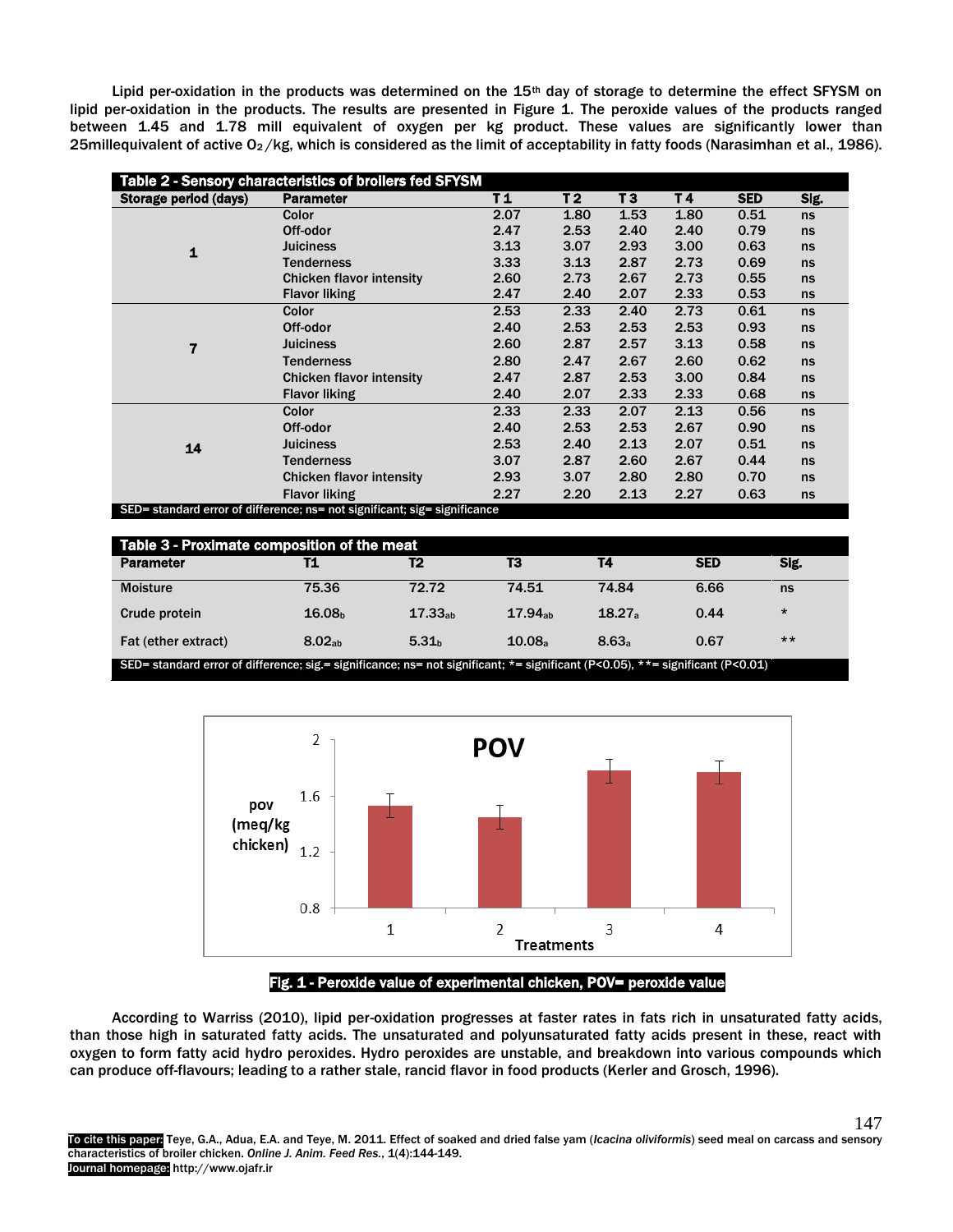The values were not significantly different among the treatments, and acceptability was also not adversely affected; an indication that the use of SFYSM in poultry rations has no detrimental effect on product storability.

# **CONCLUSIONS**

The use of soaked and dried false yam seed meal to substitute maize up to 10% in broiler rations has no effect on carcass and sensory characteristics of the meat. Meanwhile, the crude protein contents of the carcasses increased. In addition, there was no significant difference in lipid per-oxidation of the carcasses, indicating that feeding SFYSM is not detrimental to product storability. Soaked false yam seed meal can be used in poultry rations up to 10% inclusion rate on weight basis.

## ACKNOWLEDGEMENTS

The authors are grateful to Miss Josephine James-Kanne of the UDS laboratories for her assistance. Also grateful to the staff of the UDS Meat Processing and Poultry Units, for their various roles

## REFERENCES

- AOAC International (1999). In P. Cunniff (Ed.), Official methods of analysis of AOAC international (16th ed.). Gaithersburg, MD, USA: AOAC International.
- Bell DD and Weaver WD (2002). Jr. (Eds), Commercial chicken meat and egg production, 5<sup>th</sup> edition, Kluwer Academic publishers. Pp 7, 8, 47 and 873-910.
- British Standard Institution (1993). Assessors for sensory Analysis. Guide to Selection, Training and Monitoring of Selected Assessors. BS 17667. British Standard Institute, London, United Kingdom.
- Coffie M (2011). Effect of raw false yam seed meal on carcass and eating qualities of broiler chicken. Unpublished BSc. Dissertation, University for Development Studies, Tamale, Ghana. 38pp
- Cooke RD and Maduagwu EN (1985). The effect of simple processing on the cyanide content of cassava chips. Journal of food Technology 13: 299-306.
- Ensminger ME (1983).The Stockman's Handbook. The Interstate printers & publishers, Inc Pp 215.
- Gopalakrishnan CA and Moley LG (1996). Livestock and Poultry Enterprise for Rural Development, Vikas publishing House, PVT Ltd. Pp 886 and 974.
- Kekeocha CC (1984). Poultry production handbook. Pfizer Corporation in association with Macmillan publishers Ltd. Pp 4(5): 92-94.
- Kerler J and Grosch W (1996). Odorants contributing to warmed-over flavour (WOF) of refrigerated cooked beef. Journal of Food Science 61: 1271–1274.
- Michael JF (1993). A close look at an underexploited food plant, iii. Ecology a production. Economic Botany, 42(2): 163-170.
- Mike E and Floyd K M (1999). Non-ruminant nutrition and meat quality. Reciprocal meat conference proceedings, Vol. 52. Pp 15 and 19.
- Minitab (2007). Minitab Statistical Software, release 15 for Windows 95/98/2000 and Windows NT. Minitab Inc, USA.
- Narasimhan S, Raghuver KG, Arumngham C, Bhat KK and Sen DP (1986). Oxidative rancidity of groundnut oil evaluation by sensory and chemical indices and their correlation. Journal of Food Science and Technology 23: 273–277.
- Obeng-Asamoah J E (1989). The Secrets of Profitable Poultry Production. Macmillan Nigeria Publishers Ltd. Pp. 67- 74.
- Okine C A, Teye GA and Dei H K (2009). Effects of Processed Mucuna pruriens beans on carcass characteristics of broiler chicken. In Proceedings of the Ghana Association of Animal Production (GSAP), 16<sup>th</sup> Biennial Conference. Pp 145-147.
- Oluyemi JA and Robert FA (1979). Poultry production in the tropics. Macmillan publishers Ltd., Hong Kong. Pp 121- 163.
- Omojola A B and Adesehinwa AOK (2007). Performance and Carcass Characteristics of Broiler Chicken Fed Diets Supplemented with Graded levels of Roxazyme G®. International Journal of Poultry Science 6 (5): 335-339.
- Panda PC (1995). Textbook on egg and poultry production technology. Vikas publishers house PVT. Ltd., New Dehli. Pp 139-141, 146, 157 and 173.
- Pond WG, Church DC and Pond KR (1995). Basic animal nutrition and feeding. 4<sup>th</sup> edition, John Willey and Sons Pp 119-138

148

Saif Y M (2003). Diseases of poultry.11<sup>th</sup> edition. A Blackwell publishing company. Pp 1138.